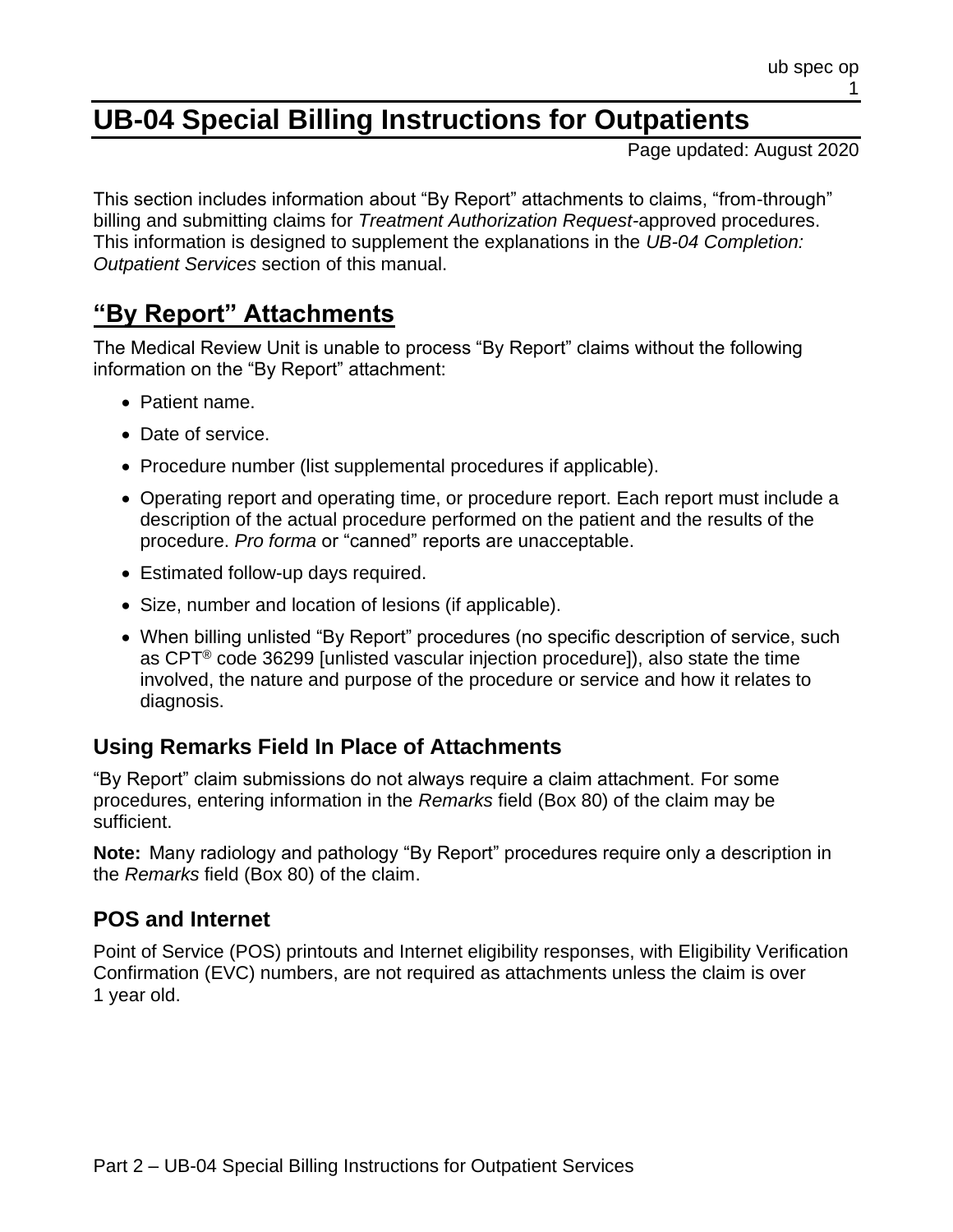## **"From-Through" Billing**

From-through" billing is a method of billing that allows providers to bill for the same service rendered on different dates of service, without having to complete a separate claim line for each date of service. Only specific services identified in applicable policy sections may be billed in this manner.

### **Billing Procedures**

Inappropriate use of the "from-through" billing format may result in claim denial. Refer to *Figure 1. "From-Through" Billing Example* on the following page.

- **Line 1:** Begin the procedure description in the *Description* field (Box 43). Enter the from date of service in the *Service Date* field (Box 45) and align it with the beginning of the procedure description. No other information is entered on the first line.
- **Line 2:** Continue procedure description started on line 1, if necessary, and list all dates of service. Enter the procedure code for service rendered in the *HCPCS/Rate* field (Box 44), followed by the through date in the Service Date field (Box 45).

The number of units being billed is entered in the *Service Units* field (Box 46). If the quantity exceeds 99, bill the remaining services on individual claim lines or in additional "from-through" format(s). Enter the total of the Service Units times the maximum allowable amount for the designated procedures in the *Total Charges* field (Box 47).

**Note:** For electronic billing, enter the description in the *Remarks* field (Box 80) and a "1" in the *Service Units* field.

Complete the rest of the fields as instructed in the appropriate policy section and/or the *UB-04 Completion: Outpatient Services* section in this manual.

### **Consecutive/Non-Consecutive Days**

"From-through" billing may be used for both consecutive and non-consecutive days of service.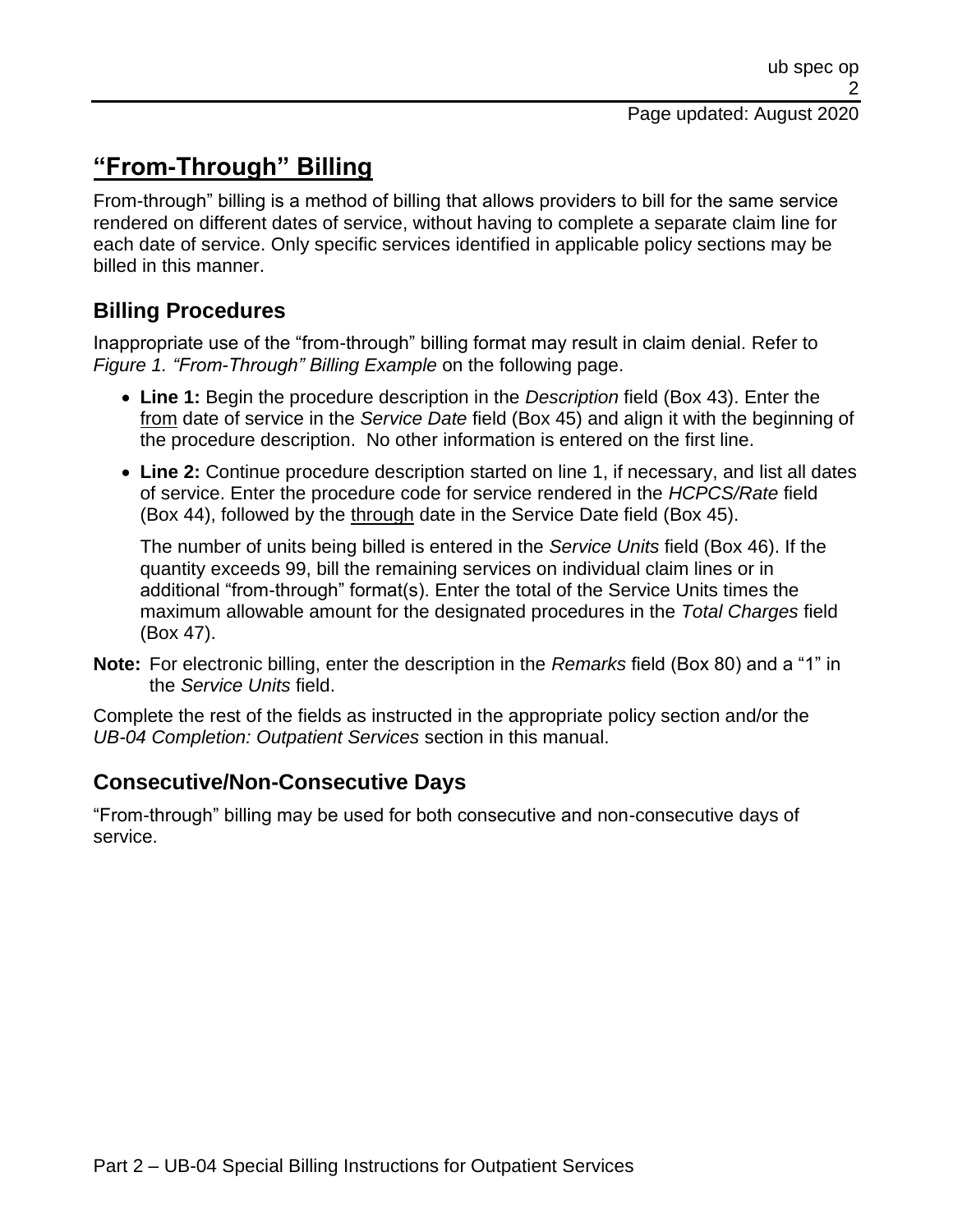### **Unit Type as "Month"**

Procedure codes with a unit type of "Month" must be billed using the "from-through" method. *Figure 1*, below, is an example of "From-Through" billing.

| 42 REV. CD. | 43 DESCRIPTION                   | 44 HCPCS / RATE / HIPPS CODE | 45 SERV DATE | 46 SERV. UNITS | 47 TOTAL CHARGES |
|-------------|----------------------------------|------------------------------|--------------|----------------|------------------|
|             | <b>SERVICES FOR JULY</b>         |                              | 070307       |                |                  |
|             | 7/3, 7/7, 7/13, 7/19, 7/24, 7/31 | Procedure code               | 073107       | 6              | 129000           |
|             |                                  |                              |              |                |                  |
|             |                                  |                              |              |                |                  |

**Figure 1:** "From-Through" Billing Example.

## **Line-Item Billing**

Line-item billing is illustrated in *Figure 2* below. This method must be used for all services on the *UB-04* claim, except when using the "from-through" billing method.

| 42 REV. CD. | 43 DESCRIPTION                     | 44 HCPCS / RATE / HIPPS CODE | 45 SERV. DATE | 46 SERV. UNITS | 47 TOTAL CHARGES |
|-------------|------------------------------------|------------------------------|---------------|----------------|------------------|
|             | UNLISTED THERAPEUTIC INJECT 190772 |                              | 070307        |                | 4000             |
| 21          |                                    |                              |               |                |                  |
|             |                                    |                              |               |                |                  |
|             |                                    |                              |               |                |                  |

**Figure 2:** Line-Item Billing Example.

## **Submitting Claims for TAR Authorized Services**

Providers bill Medi-Cal for *Treatment Authorization Request* (TAR)-authorized services only after receiving the approved TAR. If the TAR approval process causes a delay in submitting claims, providers (except LEA providers) may request an extension of the usual six-month billing limit by entering the appropriate delay reason code in the *Delay Reason* field (Box 37A) of the claim.

To submit a claim for services authorized by a TAR, providers should:

• Ensure that the procedure codes, modifiers and dates of service on the claim match exactly those shown on the approved TAR. The cumulative number of units billed (for each procedure) against a particular TAR must not exceed the number of units approved by the TAR.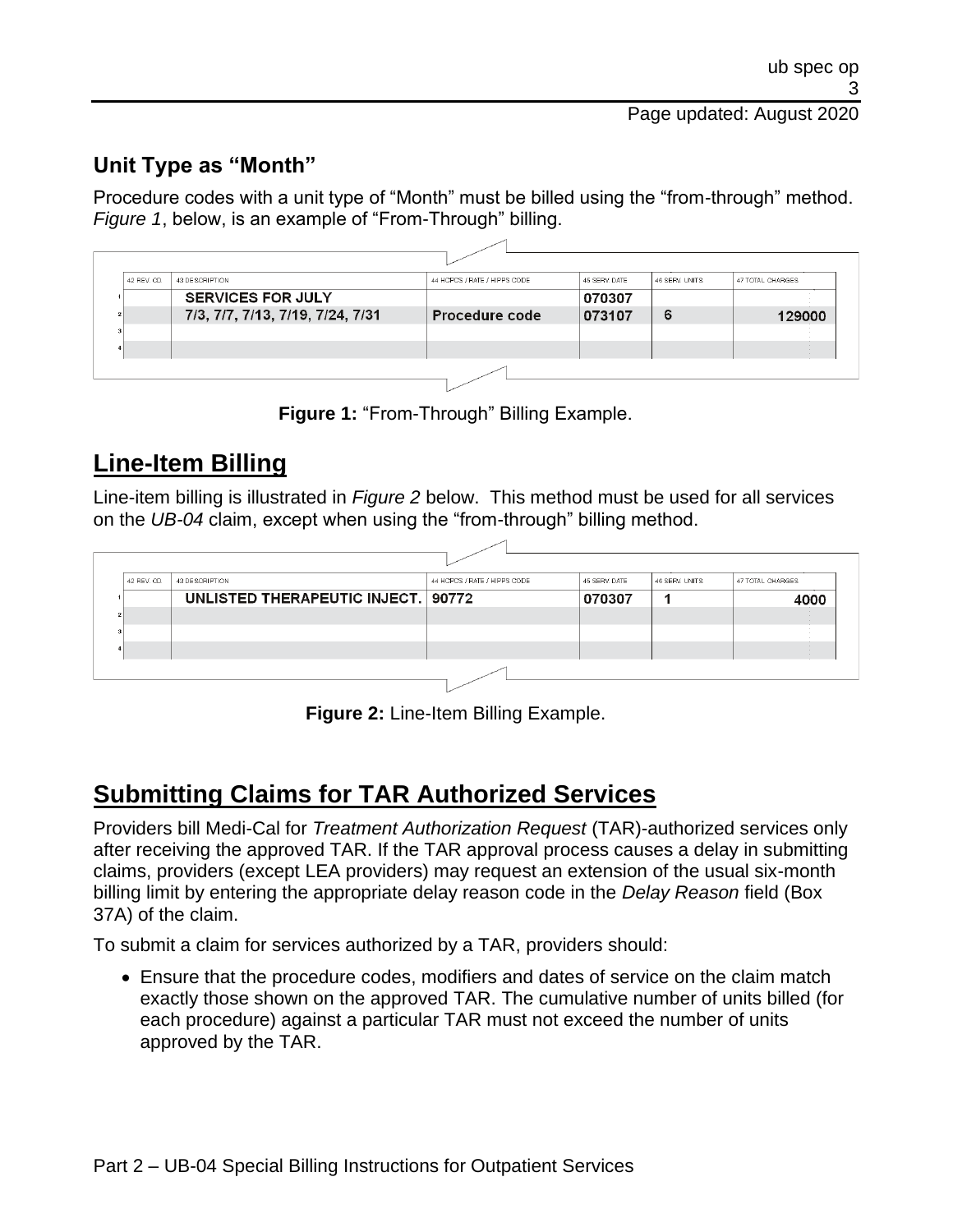#### Page updated: August 2020

- Enter the 11-digit TAR Control Number (TCN) from the approved TAR in the Treatment Authorization Codes field (Box 63) on the UB-04 claim. Enter the TCN only from a 50-1 TAR form. TCNs from other TAR forms (18-1 or 20-1) are used only by hospitals and facilities.
- Enter the TCN on all claims for services authorized on one TAR, even if the services are billed separately.

### **Multiple TARs/Separate Claims**

Items or procedures approved on separate TAR forms must be billed on separate claim forms. Items covered on two TARs must not be combined on a single claim. See "Multiple TARs" in the *TAR Completion* section of this manual.

#### **"From-Through" Billing**

Providers must not mix the TAR-authorized and non-TAR-authorized services in the same "from-through" billing period.

### **Submitting Copies of TARs**

Providers must not submit copies of TARs with claims as proof of authorization. Instead, providers should accurately and legibly copy the entire 11-digit TAR Control Number in the TAR control box on the claim form. Omissions, errors or illegibility will cause claim denial.

#### **TAR Copy Exceptions**

Providers may submit copies of TARs with appeals and *Claims Inquiry Forms* (CIFs) to show that there is an error in the TAR information.

#### **TAR Corrections for TARs Over One Year Old**

Providers may request to correct or modify recipient information on a TAR within a year of the TAR's original approval date. The Department of Health Care Services (DHCS) consultant will not change the recipient's Medi-Cal ID number, Social Security Number (SSN), name, date of birth or sex if the TAR is more than one year old.

#### **Mismatched TAR and Claim Data**

If a claim is denied because the recipient data on the claim does not match the recipient data on the TAR, providers may request claim reconsideration by attaching a copy of a TAR to a CIF.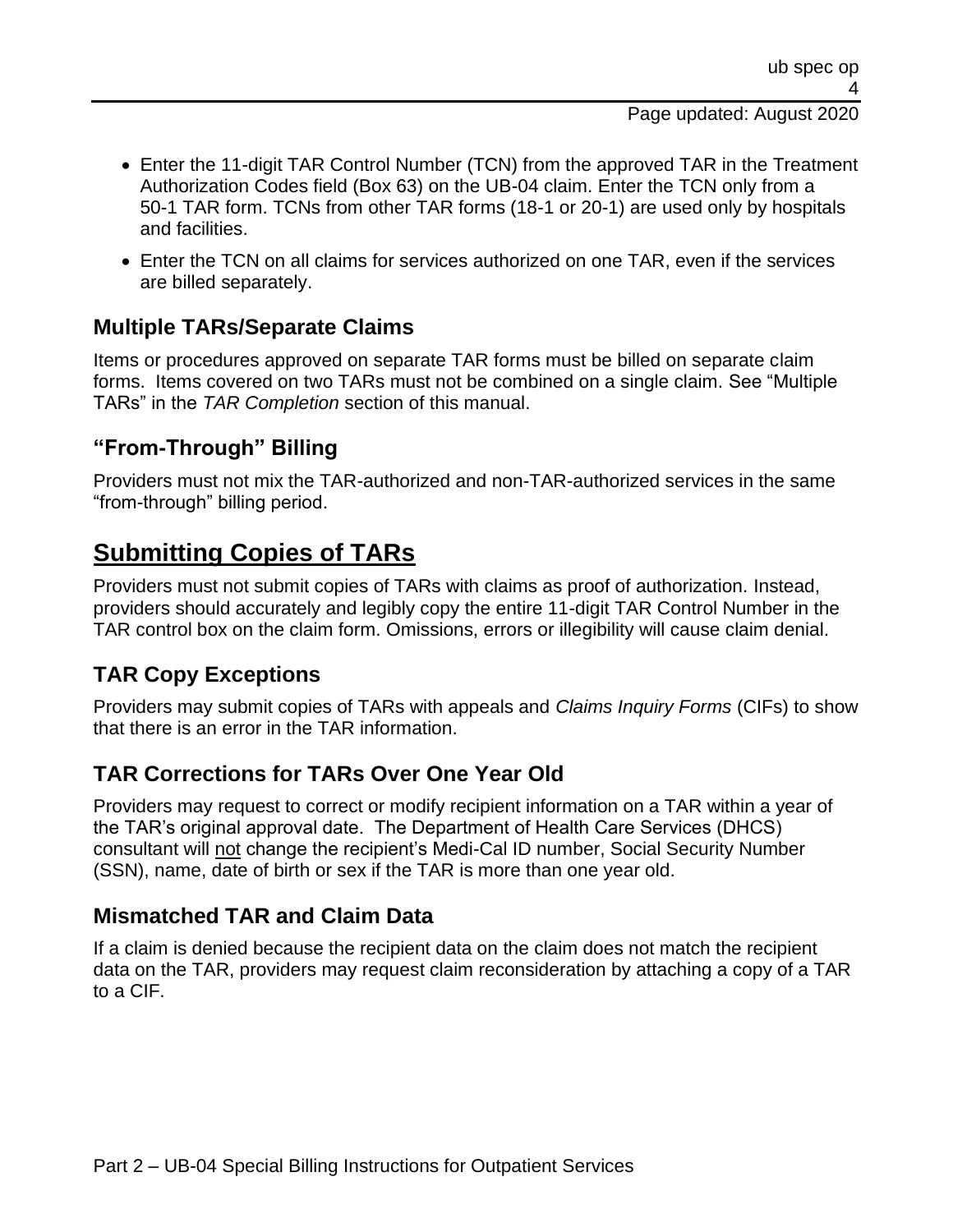## **TARs and Medi-Services**

Providers must submit two separate claims if a combination of Medi-Services and TAR-authorized services are being billed to substantiate services rendered to a recipient during a single billing period. For example, a podiatrist sees a patient in his office on September 6, reserving a Medi-Service, and then sees the patient on September 16 and 30 in a Nursing Facility Level B (NF-B) under an approved treatment plan. One claim must be submitted for the Medi-Service office visit. A second claim must be submitted for the NF-B visits, indicating the TAR Control Number on the claim.

## **Billing TARs and Non-TAR Authorized Procedures**

The following information relates to billing TAR and non-TAR authorized procedures.

### **DME and Medical Supplies**

TAR-authorized procedures for Durable Medical Equipment (DME) and Medical Supplies are billed on a separate claim from non-TAR authorized procedures.

**Note:** Claims submitted to Medi-Cal for DME, medical supplies, incontinence medical supplies and prosthetic and orthotic appliances identified with a single asterisk in the *California Code of Regulations* (CCR), Title 22, Section 51515, shall not exceed an amount that is the lesser of (1) the usual charges made to the general public or (2) the net purchase price of the item, which must be documented in the provider's books and records, plus no more than a 100 percent markup (CCR, Title 22, Section 51008.1).

Providers are also prohibited from submitting claims for DME, supplies and appliances that were obtained at no cost (CCR, Title 22, Section 51008.1). This regulation does not alter Medi-Cal's statutory or regulatory maximum reimbursement rates.

Per Title 22, *California Code of Regulations* (CCR), Section 51321(g): Authorization for Durable Medical Equipment shall be limited to the lowest cost item that meets a patient's medical needs.

### **Surgical Procedures**

TAR and non-TAR surgical procedure codes (HCPCS codes Z1032 thru Z1038, Z1200 thru Z1212 or CPT series 10000 thru 69999) and their corresponding modifiers, are billed on the same claim when multiple surgeries are performed on the same date of service for the same recipient.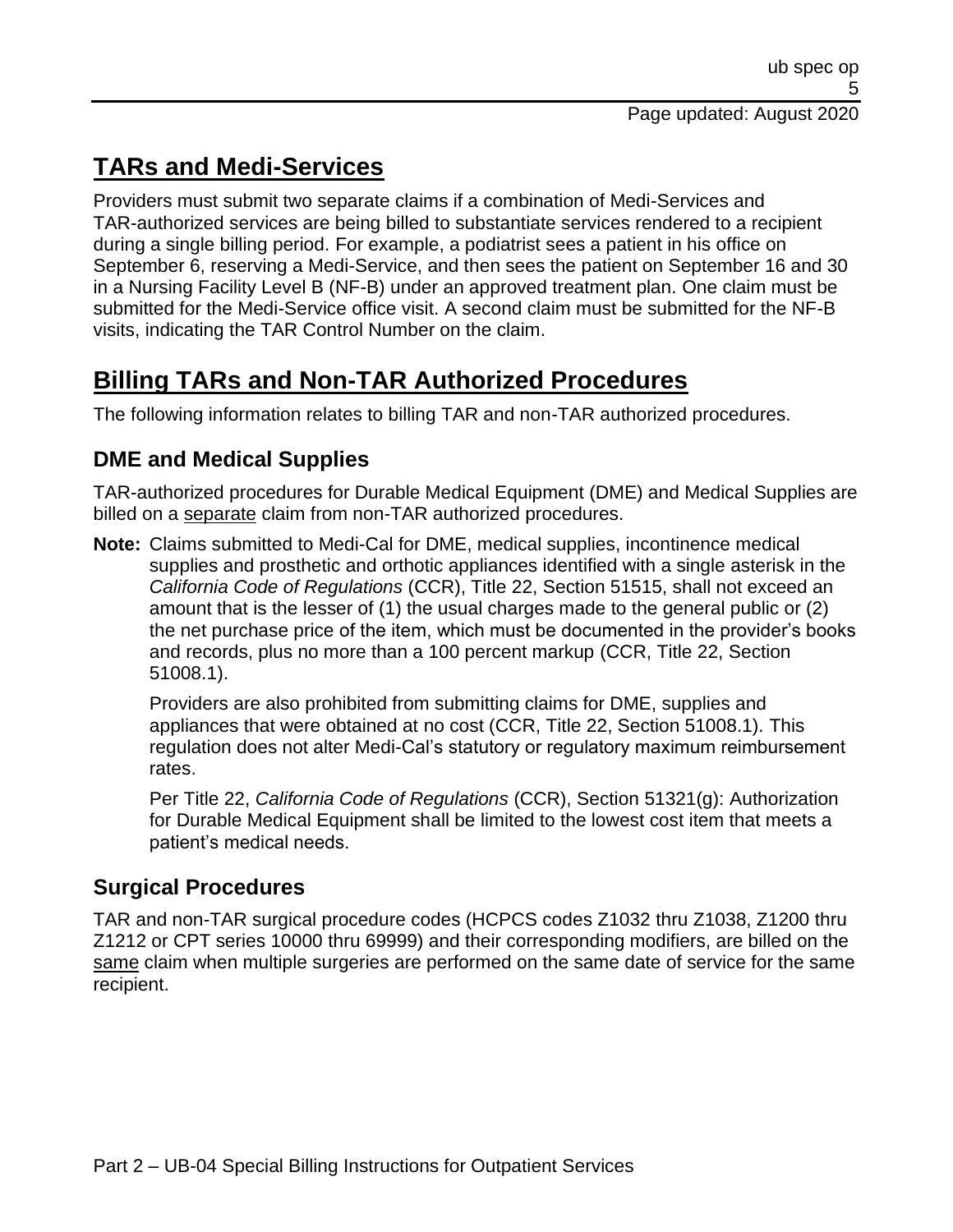## **Identical Services Billed for the Same Date of Service**

Identical services billed for the same date of service are considered duplicate billings. Only one service will be reimbursed.

When a service is legitimately rendered more than once on the same date of the service (before and after X-rays, glucose tolerance testing, ova and parasite tests, etc.), providers must include documentation with the claim explaining why the service was rendered more than once. This information may be entered in the *Remarks* field (Box 80) or on an attachment to the claim. When billing electronically, enter the statement in the *Remarks* area.

**Note:** A statement indicating "this service is not a duplicate" is not sufficient to clarify why the service was rendered more than once.

Providers who receive a denial for duplicate services may submit a *Claims Inquiry Form* (CIF) for claim reconsideration. The CIF must include documentation or a statement in the *Remarks* area explaining why the service was rendered more than once.